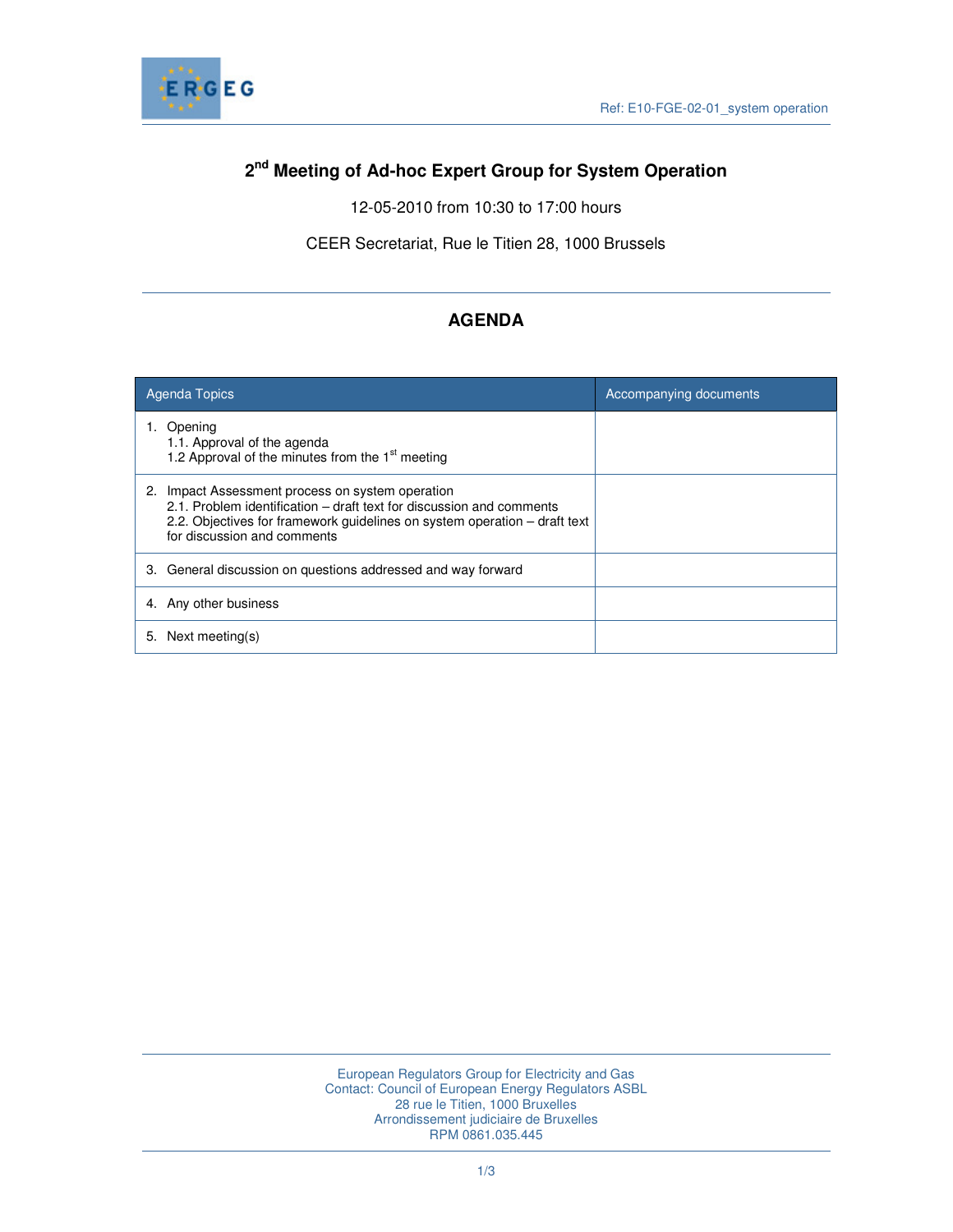

Annex

## **Electricity System Operation**

## **Ad-hoc Expert Group Meeting on 13 January 2010**

## **Questions to experts**

According to the process agreed for preparing Framework Guidelines on System Operation (following closely Commission's Impact Assessment process for preparing new legislative proposals), expert views on **objectives and policy options** are requested as follows:

### **Objectives for Framework Guideline on system operation:**

This question was presented also at the 1<sup>st</sup> meeting and for identification of policy options it is requested to rethink the objectives:

- What are the general objectives for framework guideline on system operation? According to the EC Impact Assessment Guidelines general objectives are defined as: These are the overall goals of a policy and are expressed in terms of its outcome or ultimate impact. If successful, the intervention should at least induce change in the direction of the general objective (knowing that reaching highlevel objectives will usually depend on other factors). Progress towards general objectives will often be measured by global indicators.
- What are the specific objectives for framework guideline on system operation? According to the EC Impact Assessment Guidelines specific objectives are defined as: These are the immediate objectives of the policy – the targets that first need to be reached in order for the General Objectives to be achieved. They are expressed in terms of the direct and short-term effects of the policy.
- What are the operational objectives for framework guideline on system operation? According to the EC Impact Assessment Guidelines operational objectives are defined as: The operational objectives are normally expressed in terms of outputs – goods or services that the intervention should produce. The achievement of these objectives (or deliverables) is usually under the direct control of those managing the intervention and thus can be directly verified.

#### **Identification of policy options for Framework Guideline on system operation:**

Once the set of objectives has been defined, the next phase of the Impact Assessment process is to establish which policy options and delivery mechanisms are most likely to achieve the objectives.

#### **The first step in this process is to think large and to draw up an initial, extensive list of alternative possible options that are likely to be capable of achieving the proposed objectives**.

For this purpose it is requested that the experts consider the following issues:

- Identify policy options to meet the objectives
- Consider the most appropriate delivery mechanisms (regulatory / non-regulatory approaches)

European Regulators Group for Electricity and Gas Contact: Council of European Energy Regulators ASBL 28 rue le Titien, 1000 Bruxelles Arrondissement judiciaire de Bruxelles RPM 0861.035.445